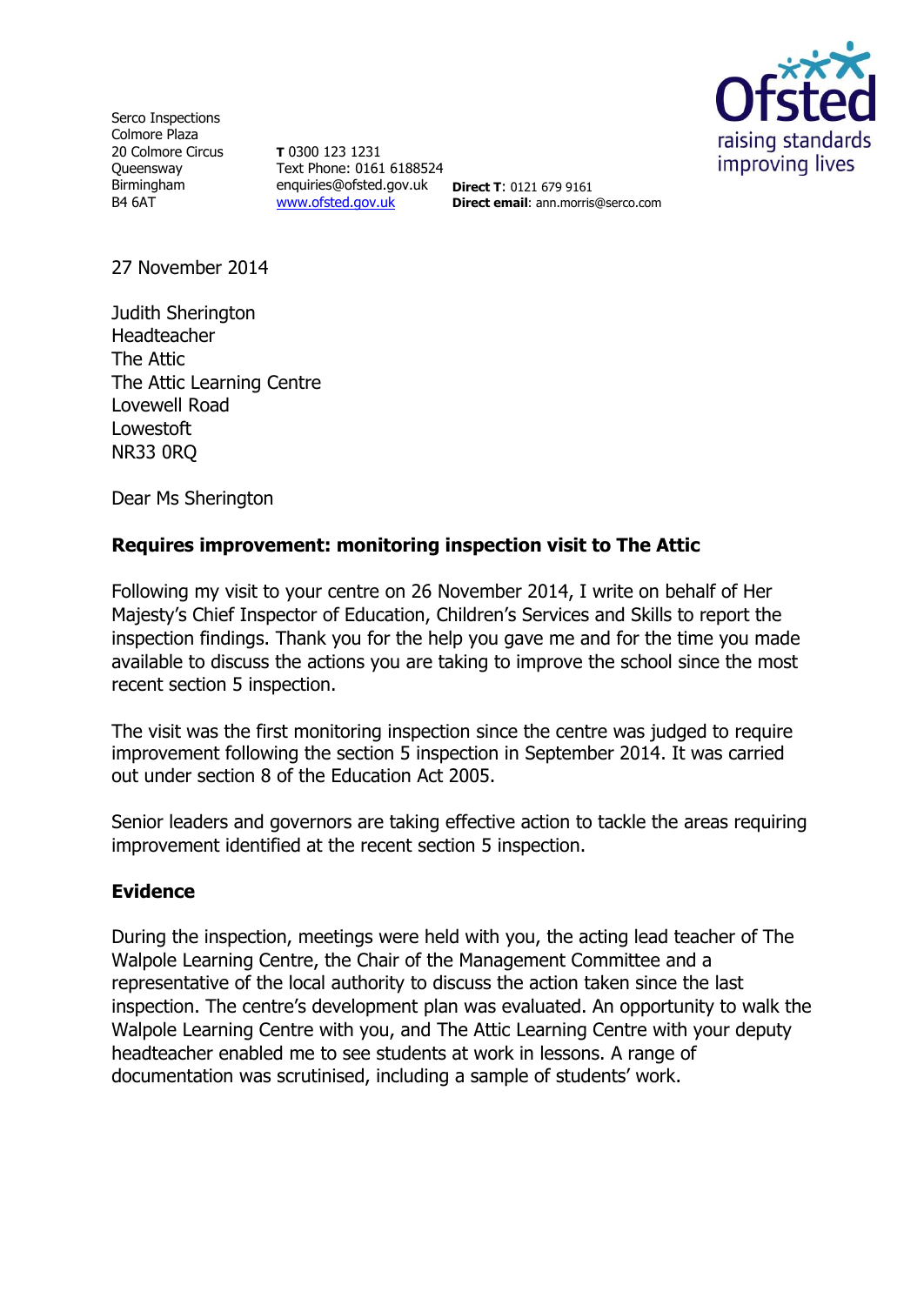

# **Context**

Currently, eight students are taught at the Walpole Learning Centre. Twenty five are taught at The Attic Learning Centre. Interviews to appoint a substantive lead teacher of the Walpole Learning Centre will be held later this term. Since the last inspection, a new Chair of the Management Committee has been appointed.

### **Main findings**

You have responded promptly to the issues raised in the last inspection. Development plans have been updated to prioritise the main areas identified for improvement. These plans include targets and timescales which you are beginning to use to evaluate the impact you and your staff are having on securing improvements.

Staff training has taken place to strengthen the quality of teaching on both sites. A new marking policy is in place but it is not firmly embedded. Scrutinising a small sample of books showed that in English, marking is regular and provides good quality feedback to students, particularly in their extended writing. It is not correcting basic errors in their spelling and grammar. Marking is less frequent in mathematics and does not tell students what they can do to improve their work.

You have linked each of your teaching assistants with a teacher to help them develop the skills they need to support students' learning more effectively. Teaching assistants have been trained to provide individual students with short, daily support sessions to promote their reading, speaking and listening skills. Currently, students' work in these sessions shows that there are few opportunities to write a length and that some students remain too dependent on staff to complete work for them.

Teachers and teaching assistants have been set new targets to enable you to manage their performance. Regular observations of lessons are providing you with a clearer overview of the strengths and weaknesses of teaching and its impact on learning. Some ineffective teaching remains. This is being managed appropriately.

Assessment data is shared each half-term with teachers to indicate students' prior learning and the targets they are expected to attain in each subject. Data shows that currently, a higher proportion of students are making or exceeding expected progress in mathematics compared with English or science. You feel that by the time the next round of assessments are made, data will show that larger proportions of students are making improved progress in all subjects.

Attendance remains low. Warning notices and fines administered to parents, and monitoring by key workers and an education welfare officer have led to some improvements, but your current data shows that a quarter of students are regularly absent from the centre. You and the Chair of the Management Committee acknowledge that attendance must rise significantly if the centre is to be judged